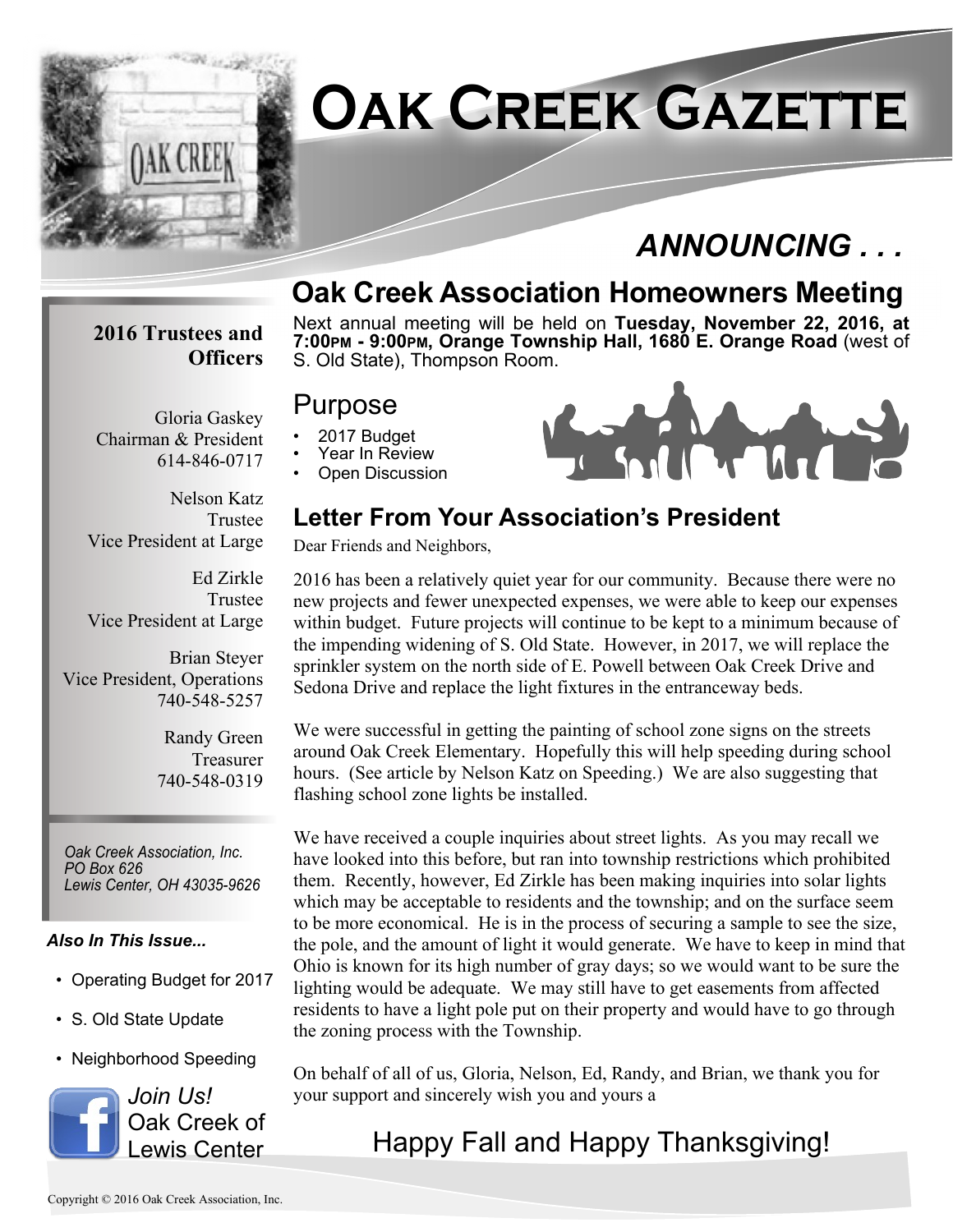#### **Treasurer's Report**

Based on expenses, the Annual Assessment for calendar year 2017 will remain at \$150 per lot. Invoices will be mailed by January and are due upon receipt. If payment is not received timely, an interest rate of 1% per month (12% per annum) will be charged.

Payment can be made by check, cash, money order or via the Internet through Paypal, which is accessible via our website @ www.oakcreekassociation.com.

As you know, by virtue of owning property in Oak Creek, you are automatically a member of the Oak Creek Association. Association dues, like real estate taxes, are assessed on and directly tied only to the property and subject to similar collection processes. In other words when you purchase a home, it comes with dues and taxes. Payment of dues is not contingent on any other factor. Please pay your 2017 dues upon receipt of your invoice. Please contact your trustees or treasurer if you have any questions or concerns. Thank you.

Please access our web site for a complete line by line overview of the budget.

| <b>Oak Creek Association</b><br><b>Operating Budget 2017</b>                                                                                                                                                       |     |                                           |
|--------------------------------------------------------------------------------------------------------------------------------------------------------------------------------------------------------------------|-----|-------------------------------------------|
|                                                                                                                                                                                                                    |     | 2016<br><b>Budget</b><br><b>YTD</b>       |
| <b>REVENUES:</b><br>Dues & Other                                                                                                                                                                                   | \$  | 58,570                                    |
| <b>EXPENSES</b><br>Landscaping<br><b>Retention Areas</b><br>Administrative -<br>(insurance, supplies,<br>postage, etc.)<br>Insurance<br><b>Utilities</b><br><b>General Maintenance</b><br>Fountain<br><b>Trees</b> |     | 23,550                                    |
|                                                                                                                                                                                                                    |     | 12,700                                    |
|                                                                                                                                                                                                                    |     | 2,350<br>5,200<br>4,400<br>2,500<br>9,250 |
| <b>Total Expenses</b>                                                                                                                                                                                              |     | 59,950                                    |
| NET                                                                                                                                                                                                                | (\$ | 1,380)                                    |

## The Widening of S. Old State

 Negotiations with the Delaware County Engineers is complete. Association fencing, trees, monuments, and the larger South Pond will be impacted. As part of the construction, the county has plans to continue the bike path from Little Bear south along S. Old State to Polaris and to install trees along S. Old State, from Little Bear to Candlelight. The trees will be groupings of Tilia Cordatal, Pin Oak, and Red Oak. They will be planted between the curb and bike path. We will be responsible to reinstall our white, split rail fence. Removed trees will not be replaced until the construction is complete and planned landscaping installed. Construction is now anticipated to begin mid-December, 2016 (in just a few weeks). The first thing that we will notice is that the county will remove the existing trees and fencing from Little Bear to the Veterinary. Then the utilities will be relocated. Work on the roadway will not begin until Spring, 2017. All work is to be completed by July, 2018. Stay tuned.

#### *Keep "Oak Creek" Beautiful*

An increase in the amount of trash and plastic has been noticed laying in our yards, easements, and street curb areas. It is important that we are vigilant in picking up unwanted advertisements and newspapers that are thrown onto our driveways, in picking up trash that sometimes finds its way to our yards, and, if it is evident, complain to Rumpke and the township about any trash being left in our yards that falls off the garbage trucks.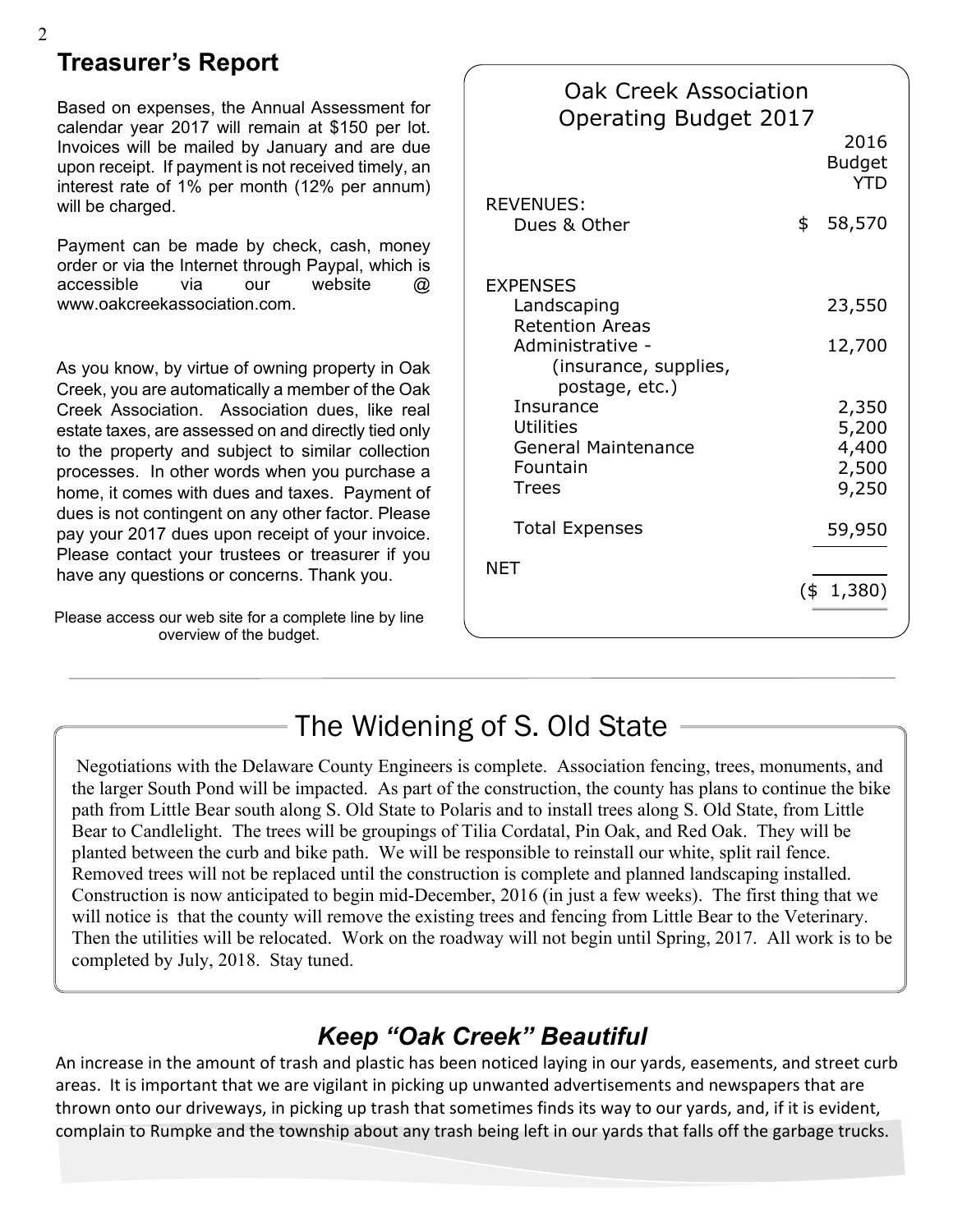#### Speeding in the Neighborhood

After receiving complaints about speeding along Oak Creek Drive, especially during school hours, we have been investigating the situation and would like to give you an update. We met with the Delaware County Sheriff's Office on May 5th. As a result of scheduling that meeting, the Sheriff conducted a speed study in the affected area. We received those results on August 24th, and we are in the process of analyzing them, so we can arrive at a proper solution. According to the Sheriff, if there is objective proof of excessive speeding in the area, the best solution is always going to be enforcement, which would mostly be at the Association's expense. However, there are other solutions we may explore, including 1-2 permanent flashing speed limit signs (separate from flashing school zone signs).

In the meantime, we asked Orange Township to repaint the school zone street markings that were already in the street. Since then, the township has, in fact, crack sealed and contracted for painting, of all the school zone street markings throughout the township. In our neighborhood, that included: Oak Creek (2), Payson and Juniper Drive. Not only were all the current school zone street markings repainted, but the side streets feeding into the school zone streets also had markings painted on them.

We currently have another meeting scheduled with the Delaware County Sheriff's Office for a more in-depth analysis of the speed study. We are also in the process of obtaining firm pricing for 1-2 permanent flashing speed limit signs, should we decide to go in that direction.

Speeding continues to be a problem throughout our development. **Please slow down!** There are children at stake. Let's keep our neighborhood one of the safest in Delaware County!

#### Dogs

We understand that Spike, Pumpkin, Fido, Lola, etc. are family members. However, for the safety of young children (who may be scared of your baby), of the elderly who could also be knocked down, or other small pets, please keep your dog on a leash when you walk it in the neighborhood. Also, we continue to get complaints about dog feces in their yards or sidewalks, so please clean up after your dog.

## When the Snow Falls

With Winter fast approaching, please be reminded that when it snows:

- · Do NOT park your vehicles in the street so that the snow plows can clear all of our streets.
- · Shovel your sidewalks.
- The snow must be removed from the road in front of your mail box or you will not get mail delivery.

#### **Resources**

• Ohio's Financial Crisis Resources - Information on lowering monthly payments, locating safe and affordable housing, find a job or training, repair your credit, how to create a budget, plus much more, please access the Financial Crisis Resources at www.savethedream.ohio.gov/financialcrisis.aspx



• Senior Citizens of Delaware County - To provide motivating activities to help active older adults remain a vital part of Delaware County through education, recreation, socialization, exercise, and wellness. www.mysourcepoint.org

• Wondering what events and activities are scheduled in Orange Township? Looking for something to do? Want to know more about the history of Orange Township, trails, parks, festivals, and more? Access www.OrangeCelebration.com

**Our Association Web Site** *-* Keeping in touch with your **Oak Creek Homeowners' Association** and up-to-date on neighborhood happenings just a click away on your computer. Access new features such as local news, current real estate listing and statistics for our neighborhood, previous newsletters and minutes from meetings, legal documents, file a complaint, plus much more! Many of the Internet links found in this newsletter are available on our web site. All this and more is available 24 hours a day, 7 days a week at www.oakcreekassociation.com.